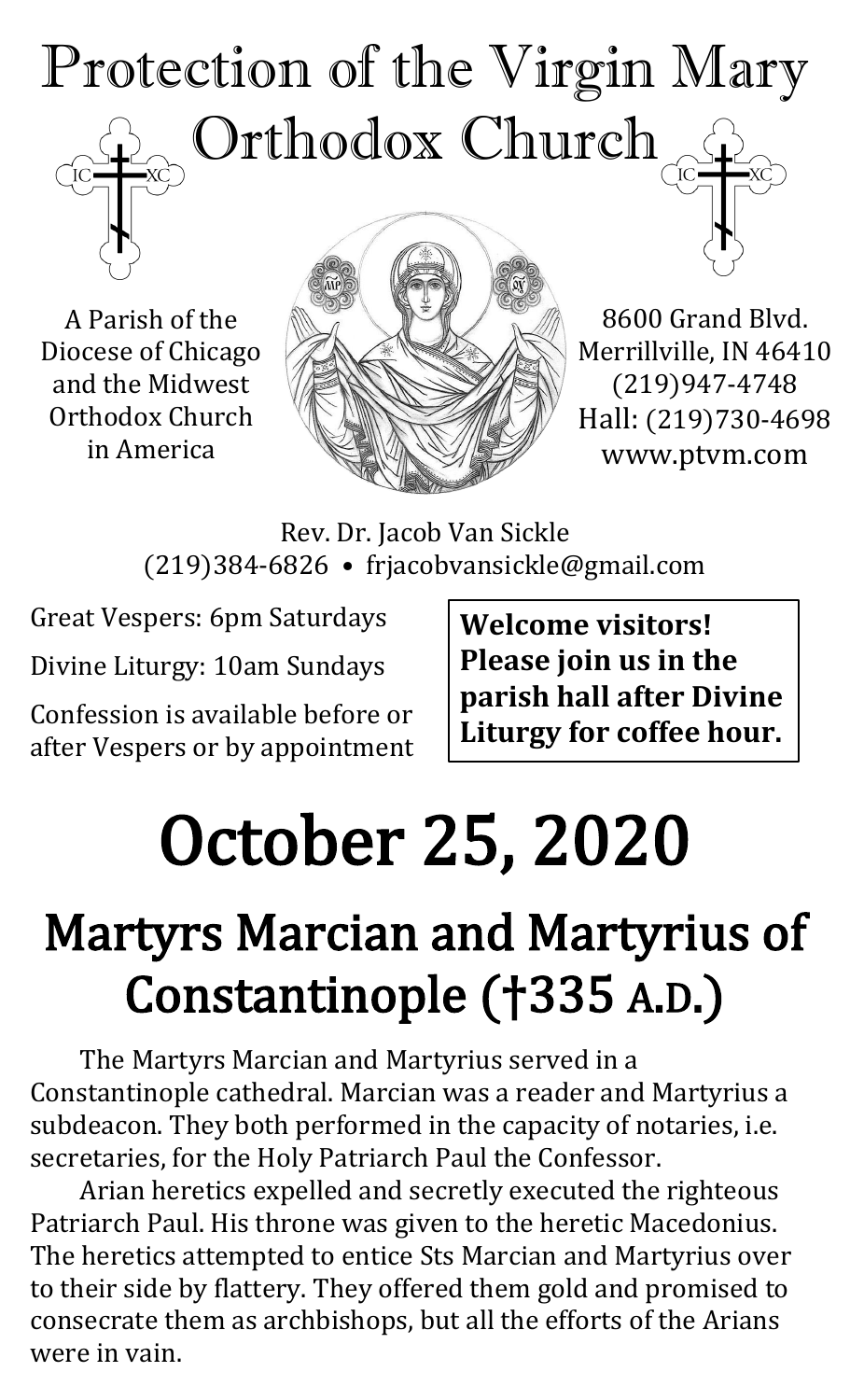

Then the impious threatened to slander them before the emperor, and sought to intimidate them with torture and death. But the saints steadfastly confessed Orthodoxy, as handed down by the Fathers of the Church. Marcian and Martyrius were sentenced to death. Before death, the martyrs prayed, "Lord God, Who has invisibly created our hearts and directed all our deeds, accept with peace the souls of Your servants, since we perish for You and are

considered as sheep for the slaughter. We rejoice that by such a death we shall depart this life for Your Name. Grant us to be partakers of life eternal with You, the Source of life." After their prayer the martyrs, with quiet rejoicing, bent their necks beneath the sword of the impious.

Their holy bodies were reverently buried by Orthodox Christians. Later, by decree of St John Chrysostom, the relics of the holy martyrs were transferred to a church built in their honor. Believers here were healed of many infirmities through the prayers of the saints, to the glory of the One Life-Creating Trinity.

## HYMNS OF THE DAY

#### Tone 3 – Resurrectional Troparion

When You descended to death, O Life Immortal, You slew hell with the splendor of Your Godhead. And when from the depths You raised the dead, all the powers of heaven cried out:// "O Giver of life, Christ our God, glory to You!"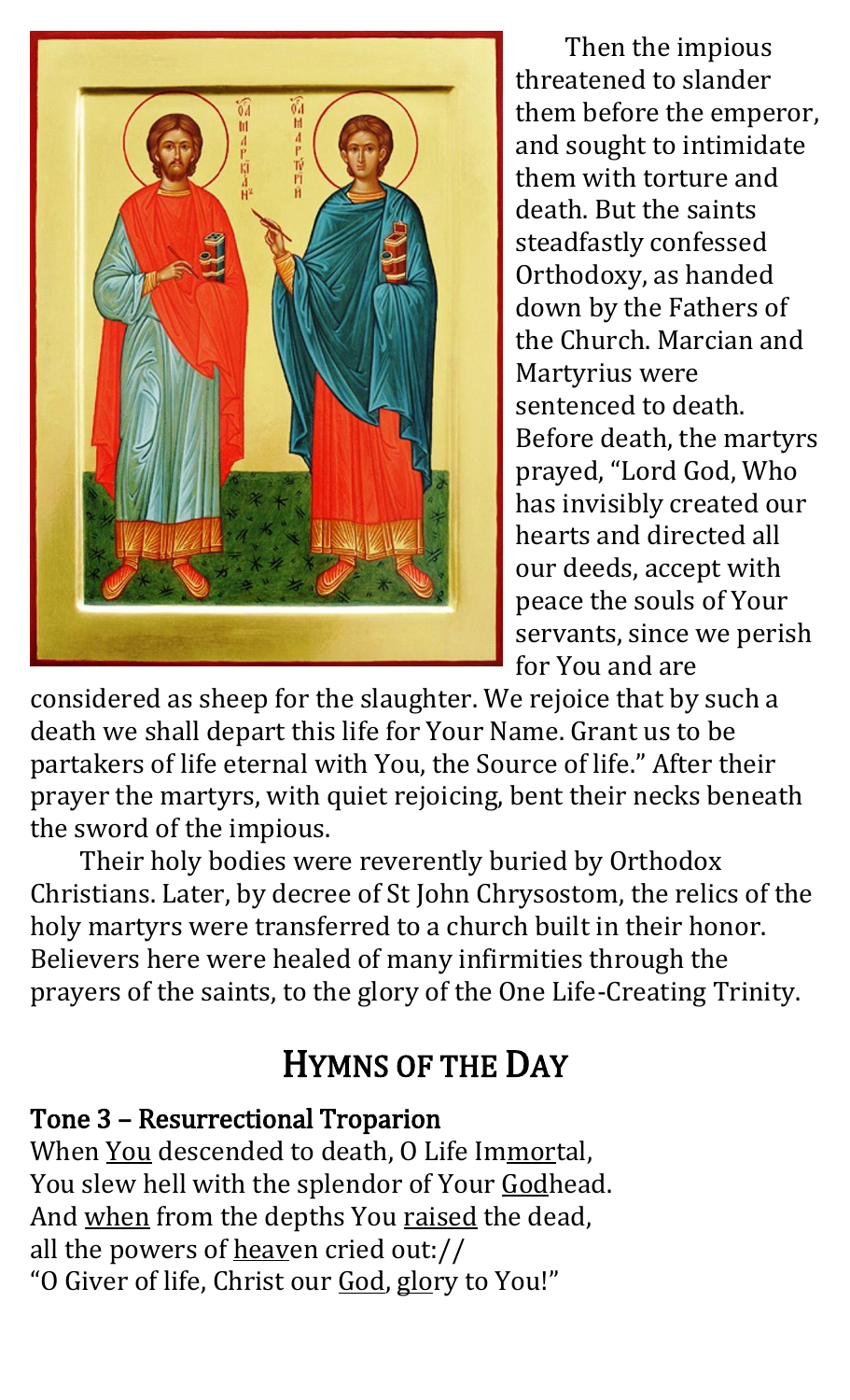#### Tone 4 – Patronal Troparion

Today the faithful celebrate the feast with joy, illumined by your coming, O Mother of God. Beholding your pure image we fervently cry to you: Encompass us beneath the precious veil of your protection. Deliver us from every form of evil by entreating Christ, your Son and our God// that He may save our souls.

#### Tone 3 – Troparion for Sts Marcion and Martyrius

In holy zeal you dispelled the error of Arius and proclaimed the Trinity, one in essence. Holy martyrs Marcian and Martyrius, unshaken bulwarks of Orthodoxy, entreat Christ our God to grant us His great mercy!

#### Tone 3 – Resurrectional Kontakion

On this day You rose from the tomb, O Merciful One, leading us from the gates of death. On this day Adam exults as Eve rejoices with the Prophets and Patriarchs.// They unceasingly praise the divine majesty of Your power.

#### Tone 4 – Kontakion for Sts Marcian and Martyrius

From your youth you were good athletes, wise Marcian and Martyrius, vanquishing the Arian heretics;

you kept the faith perfect by following in the footsteps of your bishop and teacher Paul,

therefore, you are worthy to be with him in eternal life, // as respected defenders of the Holy Trinity.

### Tone 3 – Patronal Kontakion

Today the Virgin stands in the midst of the Church, And with choirs of saints she invisibly prays to God for us. Angels and bishops worship.

Apostles and prophets rejoice together,//

Since for our sake she prays to the eternal God.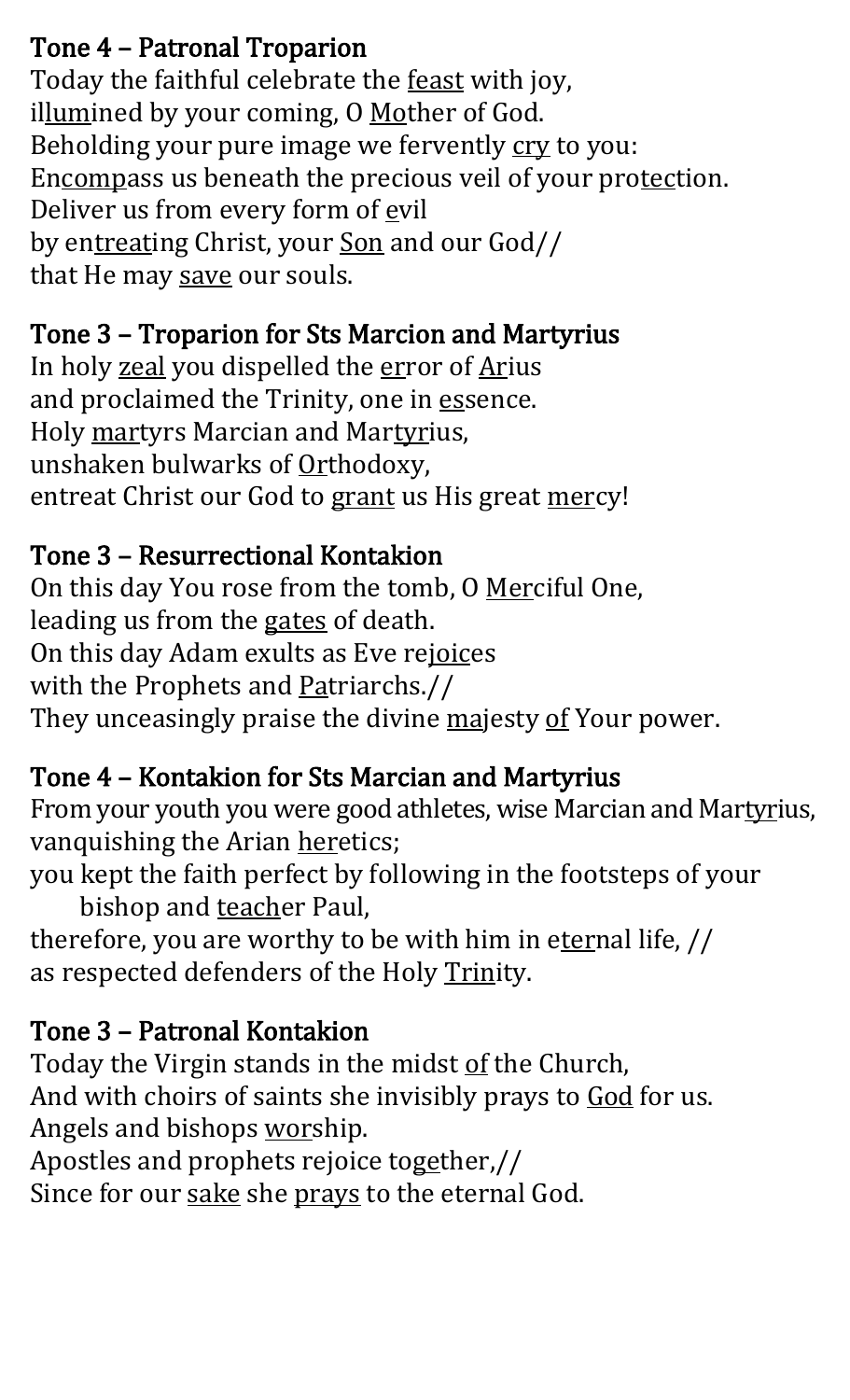# SCRIPTURE READINGS

#### Tone 3 – Resurrection Prokeimenon (Psalm 46)

Sing praises to our God, sing praises! Sing praises to our King, sing praises!

#### Epistle: Galatians 1.11-19

Brethren: I make known to you that the gospel which was preached by me is not according to man. For I neither received it from man, nor was I taught it, but it came through the revelation of Jesus Christ.

For you have heard of my former conduct in Judaism, how I persecuted the church of God beyond measure and tried to destroy it. And I advanced in Judaism beyond many of my contemporaries in my own nation, being more exceedingly zealous for the traditions of my fathers. But when it pleased God, who separated me from my mother's womb and called me through His grace, to reveal His Son in me, that I might preach Him among the Gentiles, I did not immediately confer with flesh and blood, nor did I go up to Jerusalem to those who were apostles before me; but I went to Arabia, and returned again to Damascus. Then after three years I went up to Jerusalem to see Peter, and remained with him fifteen days. But I saw none of the other apostles except James, the Lor[d's](https://www.oca.org/readings/daily/2020/10/17) brother.

#### Gospel: Luke 16.19-31

Jesus spoke this parable: "There was a certain rich man who was clothed in purple and fine linen and fared sumptuously every day. But there was a certain beggar named Lazarus, full of sores, who was laid at his gate, desiring to be fed with the crumbs which fell from the rich man's table. Moreover, the dogs came and licked his sores.

"So it was, that the beggar died and was carried by the angels to Abraham's bosom. The rich man also died and was buried. And being in torments in Hades, he lifted up his eyes and saw Abraham afar off, and Lazarus in his bosom. Then he cried and said, 'Father Abraham, have mercy on me, and send Lazarus that he may dip the tip of his finger in water and cool my tongue; for I am tormented in this flame.'

"But Abraham said, 'Son, remember that in your lifetime you received your good things, and likewise Lazarus evil things; but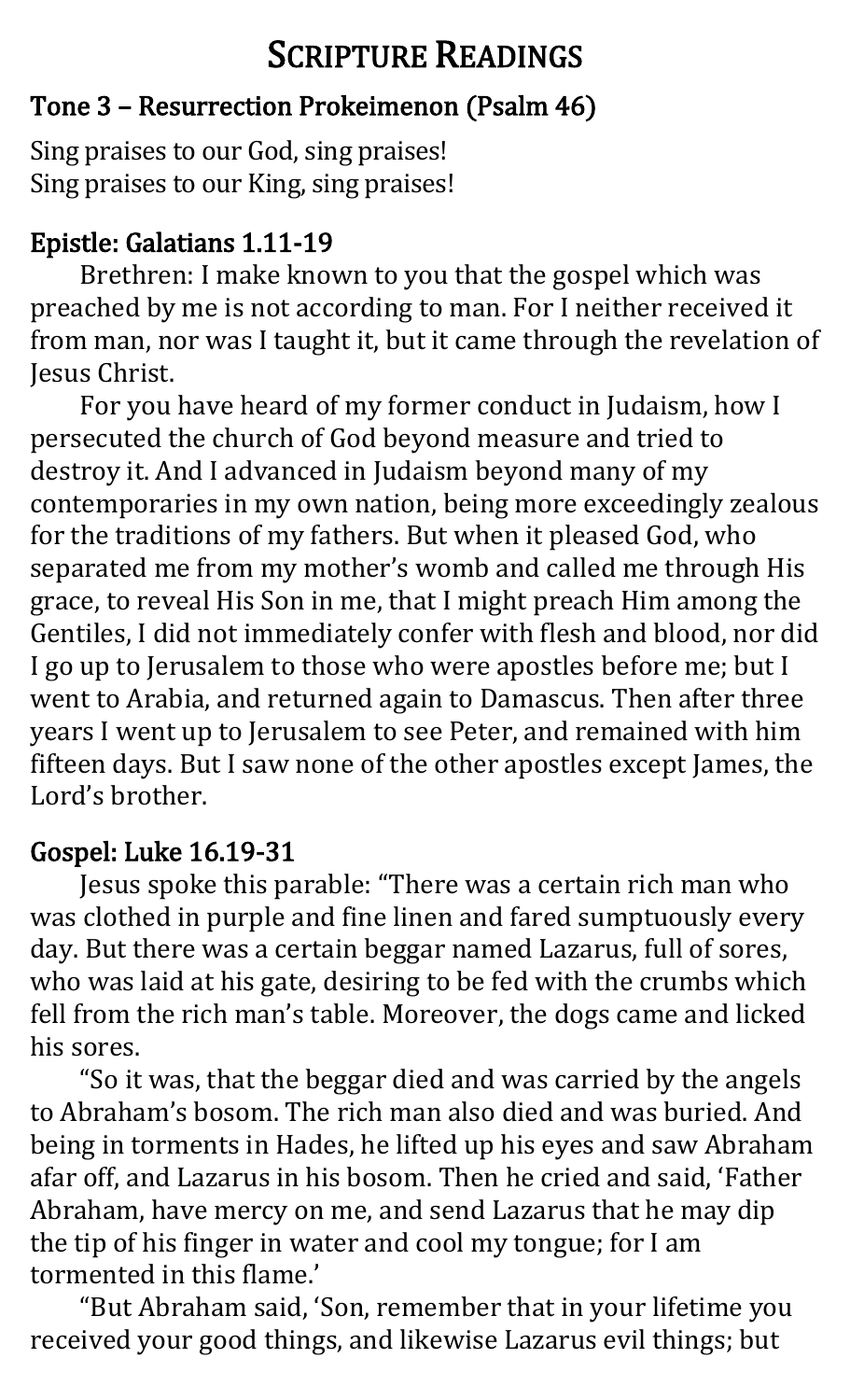now he is comforted and you are tormented. And besides all this, between us and you there is a great gulf fixed, so that those who want to pass from here to you cannot, nor can those from there pass to us.'

"Then he said, 'I beg you therefore, father, that you would send him to my father's house, for I have five brothers, that he may testify to them, lest they also come to this place of torment.'

"Abraham said to him, 'They have Moses and the prophets; let them hear them.'

"And he said, 'No, father Abraham; but if one goes to them from the dead, they will repent.'

"But he said to him, 'If they do not hear Moses and the prophets, neither will they be persuaded though one rise from the dead.'"

#### WE REMEMBER IN PRAYER

N.Dep. Gary Tincher Gene Lukas Mary Tinney

Ev.Mem. Peter Goyda ('56) Mary Medved ('63)

| Health & Salv.  | Gail           | Carissa  |
|-----------------|----------------|----------|
| Met. Theodosius | Stacy          | Cynthia  |
| Archbp. David   | Jeramie        | John     |
| Archpr. Peter   | Olivia         | Vern     |
| Archpr. John    | Parker         | Olga     |
| Mat. Margaret   | Christine      | Mark     |
| Mat. Anne       | Linda          | Jerry    |
| Pr. Christopher | Larry          | Michael  |
| Mat. Jennifer   | Rollie         | Janice   |
| Andrew          | Joseph         | Dushawna |
| Gideon          | Nadia          | Daniel   |
| Kevin           | Daniel         | Anthony  |
| Jon             | <b>Brendan</b> | Janet    |
| Tanya           | David          | Daryl    |
| Jovan           | Sharon         | Diane    |
| Julia           | Michael        | Carla    |
| Warren          | Janie          | Susan    |
| Tom             | Tanya          | Timothy  |
| Tina            | Christopher    | William  |
| <b>Brittany</b> | Nina           | Paul     |
| Jennifer        | Renee          | Joseph   |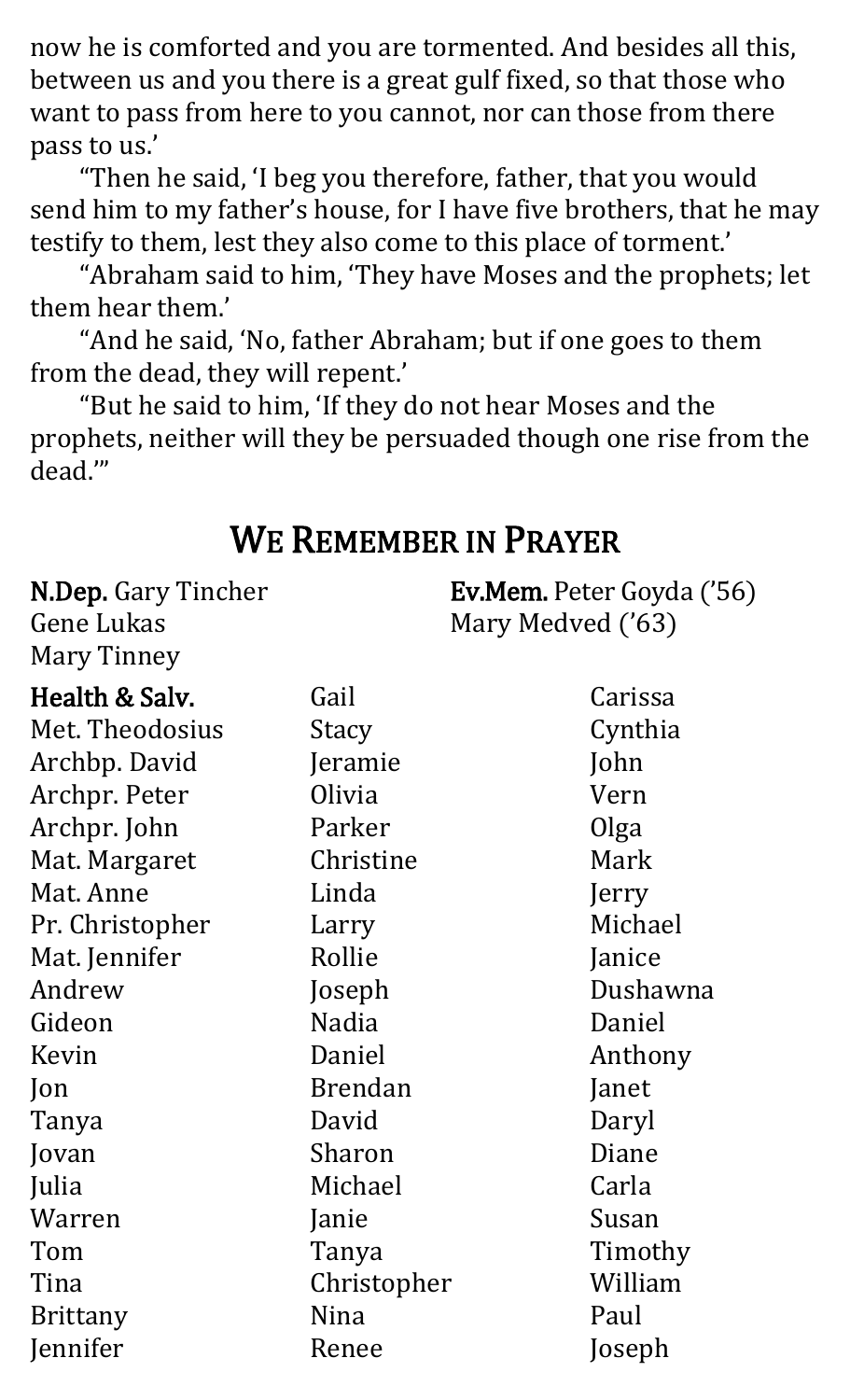| Claudia     | Thomas      | Gene    |
|-------------|-------------|---------|
| Tom         | Carol       | Ayden   |
| <b>Beth</b> | Christine   | Hyland  |
| Elizabeth   | $\lceil$ on | Jason   |
| Snezana     | Zoey        | Ted     |
| Nathan      | Dominic     | Daniel  |
| Kara        | Declan      | Tiffany |
| Ryan        | Hudson      | James   |
| Barabara    | TaQuana     | Pamela  |

\*If you know someone who needs prayer, please give their name to Fr Jacob

## ANNOUNCEMENTS

We continue to take precautions during the present health crisis. Everyone except celebrants and choir must be masked and maintain distance between groups. Our older members and those with complicating health conditions are encouraged to take advantage of weekday Liturgies. The next will be this Saturday, October 31 for St. John of Chicago.

Unfortunately, the planned trip to the pumpkin patch this afternoon had to be canceled because of the cold weather. After Coffee hour today, the Church school children are welcome to stay and decorate pumpkins in the hall.

Many thanks to Nicholas and Janet Korzow for helping to remodel the side-altar workroom this week. It looks beautiful, and should be a much more useful space for the behind-the-scenes work that Mike and the boys do to make each Divine Liturgy run smoothly.

For Bible Study this week, read Revelation 13-14.

#### Mark your calendars:

Oct 28: Bible Study (on Zoom) @ 7pm

Oct 31:Divine Liturgy for the feast of St. John of Chicago @ 10am

Last week's offerings to the Lord: \$1,410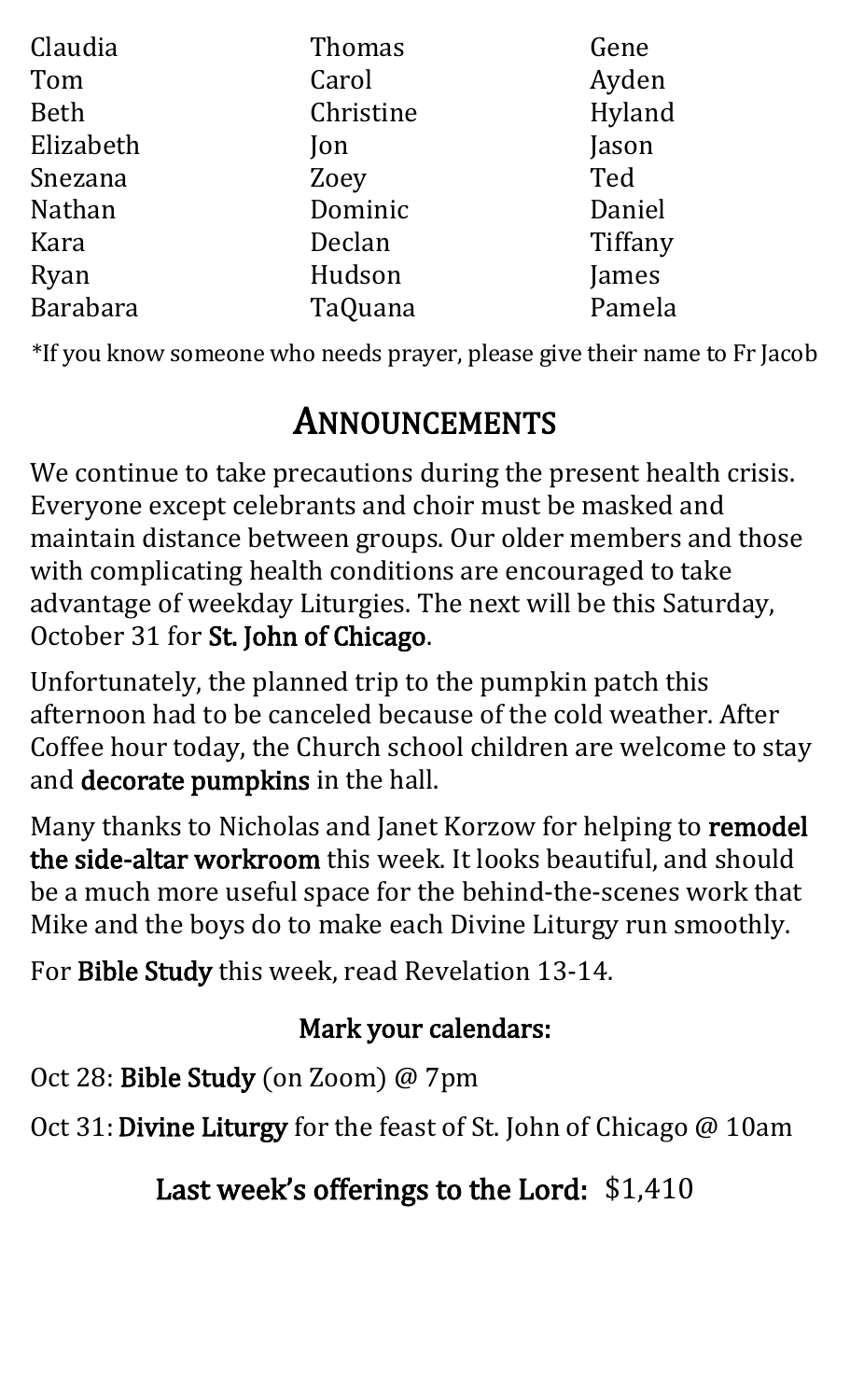# Living Out the Sweetness of Life

## A reflection by His Eminence, our Archbishop Paul

In a recent Family note I asked the following question: How do we keep the embittered political discord of our society from entering the life of the Church? As we learn from the Feast of the Exaltation, the bitter waters of the Israelites' lives were made sweet when the Wood was tossed into the bitter waters of Marah. (Read Exodus 15:22-27)

The political discord in our society can affect us as Orthodox Christians. How do we continue to live our lives in such a way that we can taste and experience those waters of Marah now made sweet by the wood of the Cross?

It is one thing to smile at each other when we go to church. But those smiles can also be a means to cover up resentment and bitterness we hold in our lives over many things, not just our political viewpoints. It is like wearing a mask to hide what is really going on. This façade is not the new man spoken of by St. Paul in Ephesians 2.

Our Lord speaks to this when He condemns the Pharisees and Sadducees in Matthew:

"Woe to you, scribes and Pharisees, hypocrites! For you cleanse the outside of the cup and of the plate, but inside they are full of extortion and rapacity. You blind Pharisee! First cleanse the inside of the cup and of the plate, that the outside also may be clean. (Matthew 23:25-26)

The way to clean the inside of the cup is to heed the call that Jesus makes to the rich man in Matthew 18:21:

#### "If you want to be perfect, go, sell your possessions and give to the poor, and you will have treasure in heaven. Then come, follow me."

This word to the young rich man is a call, by God's grace, to free ourselves of worldly attachments. Those attachments can involve so many different things. Regarding political discussions, we don't need to win a debate. We share our thought on an issue, then learn to let it go. We need to engage in the ascetical fight